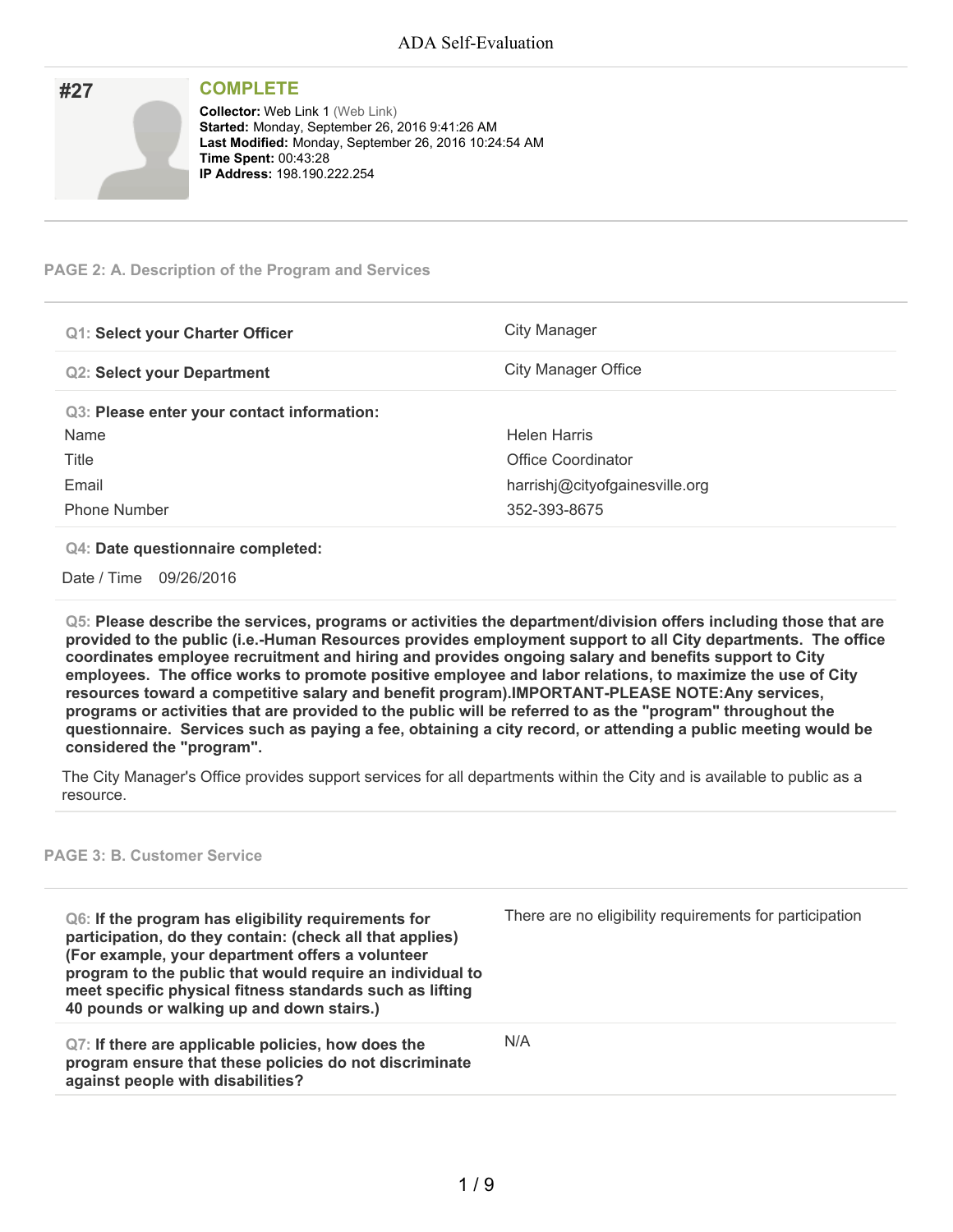| Q8: Is there a formal policy in place to respond to<br>requests from the general public for sign language, oral<br>and cued speech interpreters, or other modifications to<br>the program to allow people with disabilities to<br>participate?                                                               | Yes,<br>If yes, please describe and list the written policy:<br>We refer to the Office of Equal Opportunity |
|--------------------------------------------------------------------------------------------------------------------------------------------------------------------------------------------------------------------------------------------------------------------------------------------------------------|-------------------------------------------------------------------------------------------------------------|
| Q9: Does the program have standard operating<br>procedures in place to include a person with<br>disabilities? [For example, allowing a service animal into<br>a facility, allowing someone to bring a personal<br>attendant with them to a recreation class or moving an<br>event to an accessible location] | Don't Know                                                                                                  |
| Q10: Is the program staff that interacts with the<br>publictrained on the correct procedures to follow when a<br>person requests an interpreter?                                                                                                                                                             | Yes,<br>If yes, please describe the training:<br>Refer to the Office of Equal Opportunity                   |
| Q11: How much notice is required to provide an<br>accommodation request?                                                                                                                                                                                                                                     | 2-4business days                                                                                            |
| Q12: Do you track accessibility requests for the<br>program?                                                                                                                                                                                                                                                 | <b>No</b>                                                                                                   |
| Q13: Does the program charge an additional fee for<br>modifying the program for a person with disabilities?                                                                                                                                                                                                  | N <sub>o</sub>                                                                                              |
| Q14: Are there any hard copy or digital forms required<br>for admission or participation in the program (i.e. tests,<br>applications, registration forms, etc.)?                                                                                                                                             | <b>No</b>                                                                                                   |
| Q15: Do the forms contain a notice that the City does not<br>discriminate against people with disabilities?                                                                                                                                                                                                  | Yes                                                                                                         |
| Q16: Is an interview required prior to an applicant's<br>admission to the program?                                                                                                                                                                                                                           | Don't Know                                                                                                  |
| Q17: When hiring temporary or permanent employees,<br>does the program consistently use selection criteria that<br>does not discriminate based on disability?                                                                                                                                                | Yes                                                                                                         |
| Q18: Does the program ensure individuals with<br>disabilities are allowed the opportunity to participate as<br>members of any program associated citizen's advisory<br>boards or committees?                                                                                                                 | <b>No</b>                                                                                                   |
| Q19: Are individuals with disabilities currently serving<br>on any of the program's advisory boards or<br>committees?                                                                                                                                                                                        | Yes,<br>If yes, list the committees:<br><b>Citizen's Advisory Board RTS</b>                                 |
|                                                                                                                                                                                                                                                                                                              |                                                                                                             |

# **PAGE 4: C. Notice Requirements**

**Q20: Is a "Notice under the Americans with Disabilities Act" or a non-discrimination statement made accessible, as needed, to program participants who may be persons with disabilities?**

Don't Know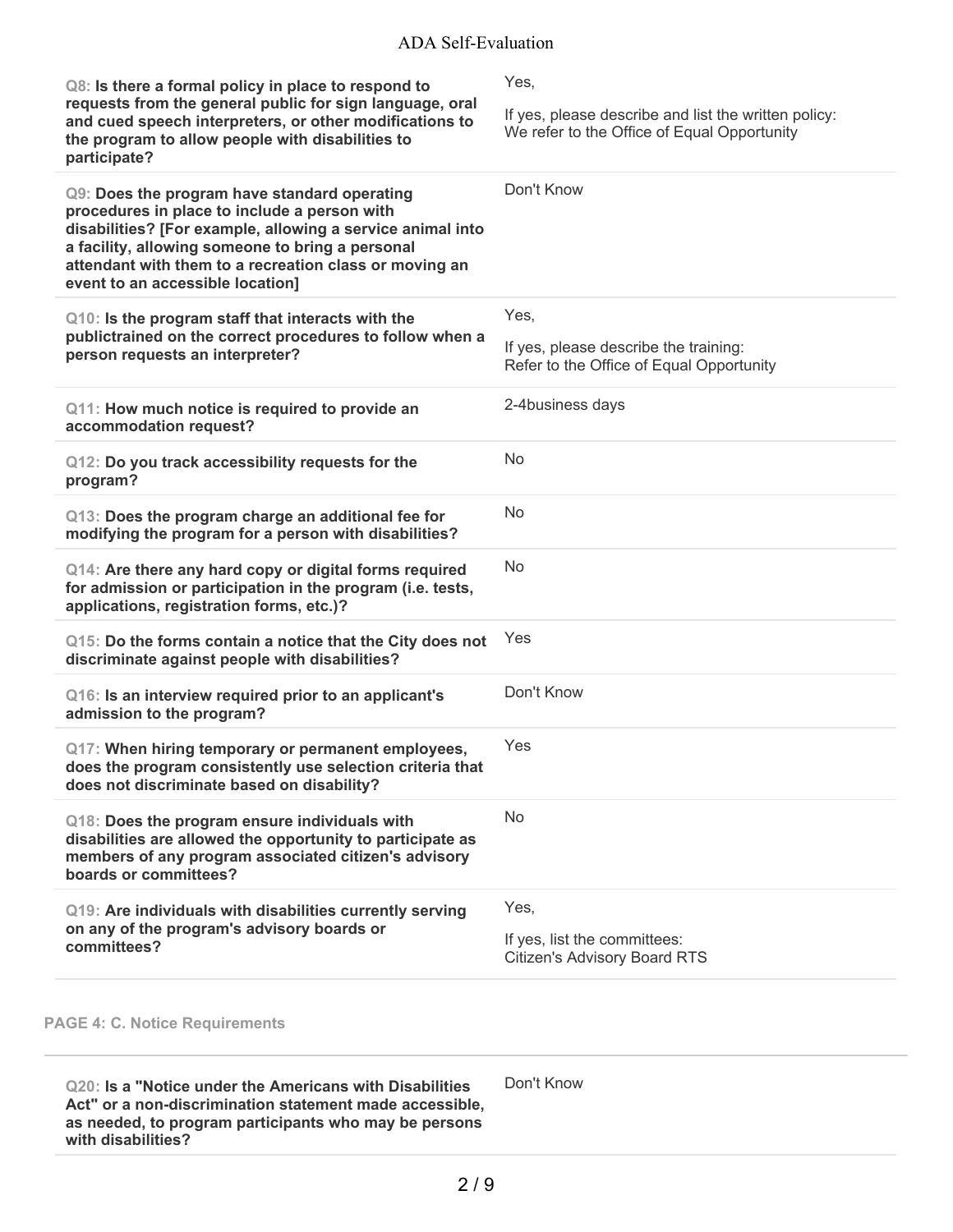| Q21: Does the non-discrimination statement include<br>information about the City's ADA Coordinator and how<br>to contact them or file a grievance?                                                                                                                                                                                       | Don't Know                                                      |
|------------------------------------------------------------------------------------------------------------------------------------------------------------------------------------------------------------------------------------------------------------------------------------------------------------------------------------------|-----------------------------------------------------------------|
| Q22: Is program staff that regularly interacts with the<br>public familiar with the City's ADA grievance/complaint<br>procedures when an incident of disability discrimination<br>is alleged?                                                                                                                                            | Don't Know                                                      |
| Q23: Does the program notify all persons that public<br>meetings, hearings, interviews, and conferences will be<br>held in accessible locations and that adaptive/auxiliary<br>aids (such as assistive listening devices, readers for the<br>blind, pen and paper) will be provided, upon request, to<br>participants with disabilities? | Yes                                                             |
| Q24: Is there a formal policy in place to respond to<br>requests from the general public for note takers,<br>computer-assisted real time transcription services, and<br>other auxiliary aids and services for providing effective<br>communication?                                                                                      | Don't Know                                                      |
| <b>PAGE 5: D. Printed Information</b>                                                                                                                                                                                                                                                                                                    |                                                                 |
| Q25: Does the program have printed materials (i.e.<br>forms, newsletters, brochures, calendars, fact sheets)<br>that are made available to the public?                                                                                                                                                                                   | <b>No</b>                                                       |
| Q26: Who manages the printed materials?                                                                                                                                                                                                                                                                                                  | Both departmentally and centrally managed                       |
| Q27: Is there a formal policy in place to respond to<br>requests from the general public for alternate document<br>formats of the printed materials that are made to the<br>public?                                                                                                                                                      | <b>No</b>                                                       |
| Q28: What types of alternate document formats does the Email (i.e. sending a document to a person directly<br>program make available when requested? (Check all that<br>apply)                                                                                                                                                           | who cannot access it on the web or in person)                   |
| Q29: How much notice is required to provide the<br>alternate document formats?                                                                                                                                                                                                                                                           | Don't know - have not completed such a request                  |
| Q30: Do you track accessibility requests for alternate<br>formats of printed material?                                                                                                                                                                                                                                                   | No                                                              |
| Q31: Does the program charge an additional fee for<br>providing materials in alternative formats for people with<br>disabilities?                                                                                                                                                                                                        | Yes,<br>If yes, please describe: \$1 per disk                   |
| Q32: Does the program include images of individuals<br>with disabilities in the printed materials and<br>publications?                                                                                                                                                                                                                   | No, photos of individuals with disabilities are NOT<br>included |

**PAGE 6: E. Television and Audiovisual Public Information**

÷,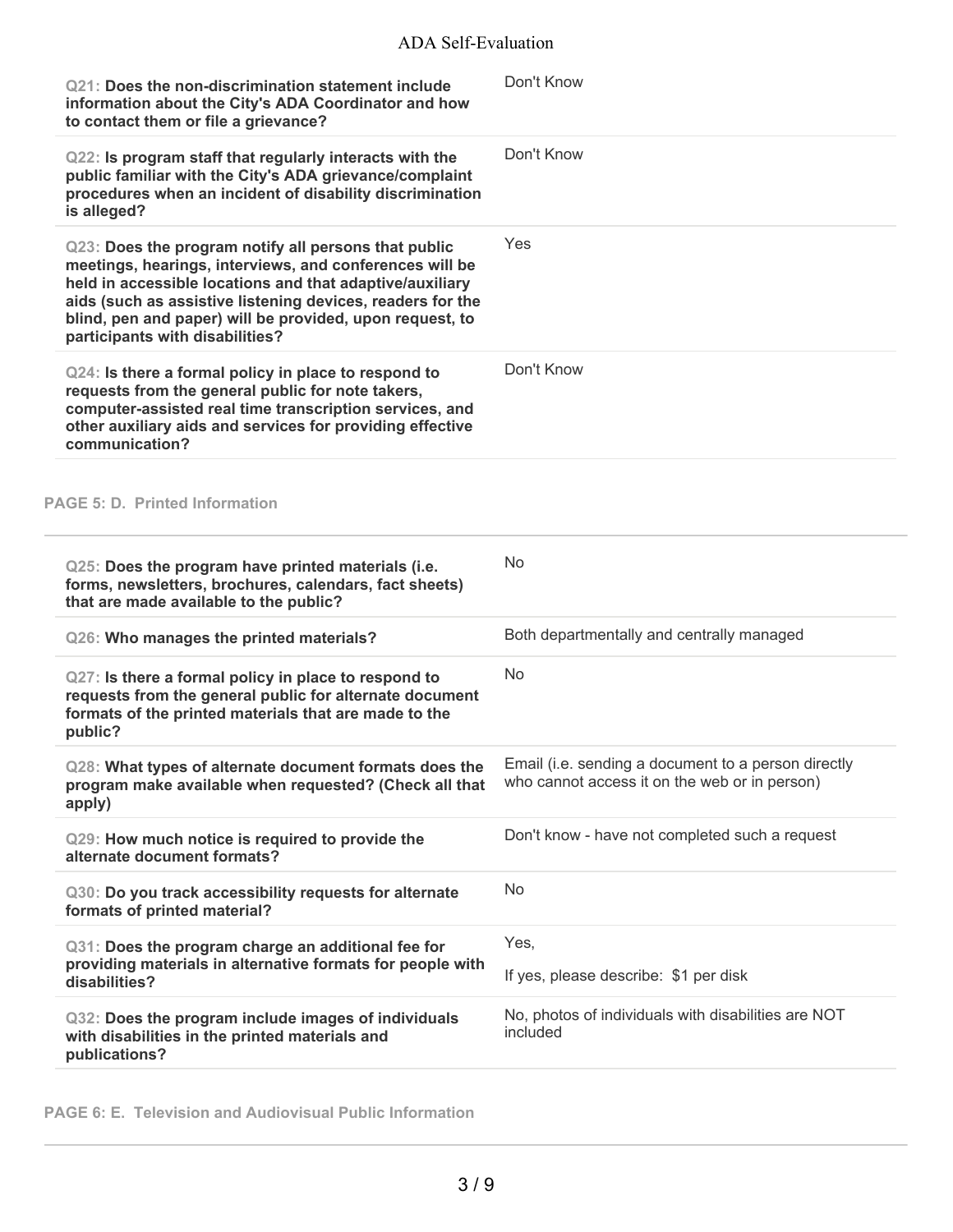| Q33: Does the program produce audiovisual (film,<br>videotape, television, digital) presentations, or website<br>demonstrations/webinars for the public or provide these<br>types presentations to the public?                            | Yes,<br>If yes, please list the types of presentations that are<br>provided:<br>presentations, video streaming |
|-------------------------------------------------------------------------------------------------------------------------------------------------------------------------------------------------------------------------------------------|----------------------------------------------------------------------------------------------------------------|
| Q34: Is there a formal policy in place to respond to<br>requests from the general public for accessible<br>audiovisual, televised or online presentations provided<br>to the public?                                                      | Yes,<br>If yes, please describe and list the written policy:<br>public records request policy                  |
| Q35: What types of accessible audio/visual, televised or<br>online presentation formats does the program make<br>available when requested?                                                                                                | Captioning                                                                                                     |
| Q36: How much notice is required to provide the<br>accessible presentation formats?                                                                                                                                                       | 2-4business days                                                                                               |
| Q37: Do you track accessibility requests for accessible<br>presentation formats?                                                                                                                                                          | <b>No</b>                                                                                                      |
| Q38: Does the program charge an additional fee for<br>providing presentations in accessible formats for people<br>with disabilities?                                                                                                      | <b>No</b>                                                                                                      |
| Q39: Do the audio/visual presentations include<br>portrayals of individuals with disabilities?                                                                                                                                            | No, individuals with disabilities are NOT portrayed                                                            |
| PAGE 7: F. Website                                                                                                                                                                                                                        | <b>No</b>                                                                                                      |
| Q40: Does the program provide information about its<br>offerings to the public on the internet?                                                                                                                                           |                                                                                                                |
| Q41: What information is provided on the internet?<br>Please describe briefly:                                                                                                                                                            | City Manager's office information                                                                              |
| Q42: Does the webpage(s) include information about the<br>accessibility of the facilities (parking, bathrooms,<br>assistive listening devices, etc.) where the program is<br>offered?                                                     | Yes                                                                                                            |
| Q43: Who manages the information regarding the<br>facilities, programs and services provided on the<br>internet?                                                                                                                          | Both departmentally andcentrally managed                                                                       |
| Q44: Does the website home page include easily<br>locatable information, including a telephone number and<br>email address, for use in reporting website accessibility<br>problems and requesting accessible services and<br>information? | <b>No</b>                                                                                                      |
| Q45: Do all links have a text description that can be read<br>by a screen reader (not just a graphic or "click here")?                                                                                                                    | No.                                                                                                            |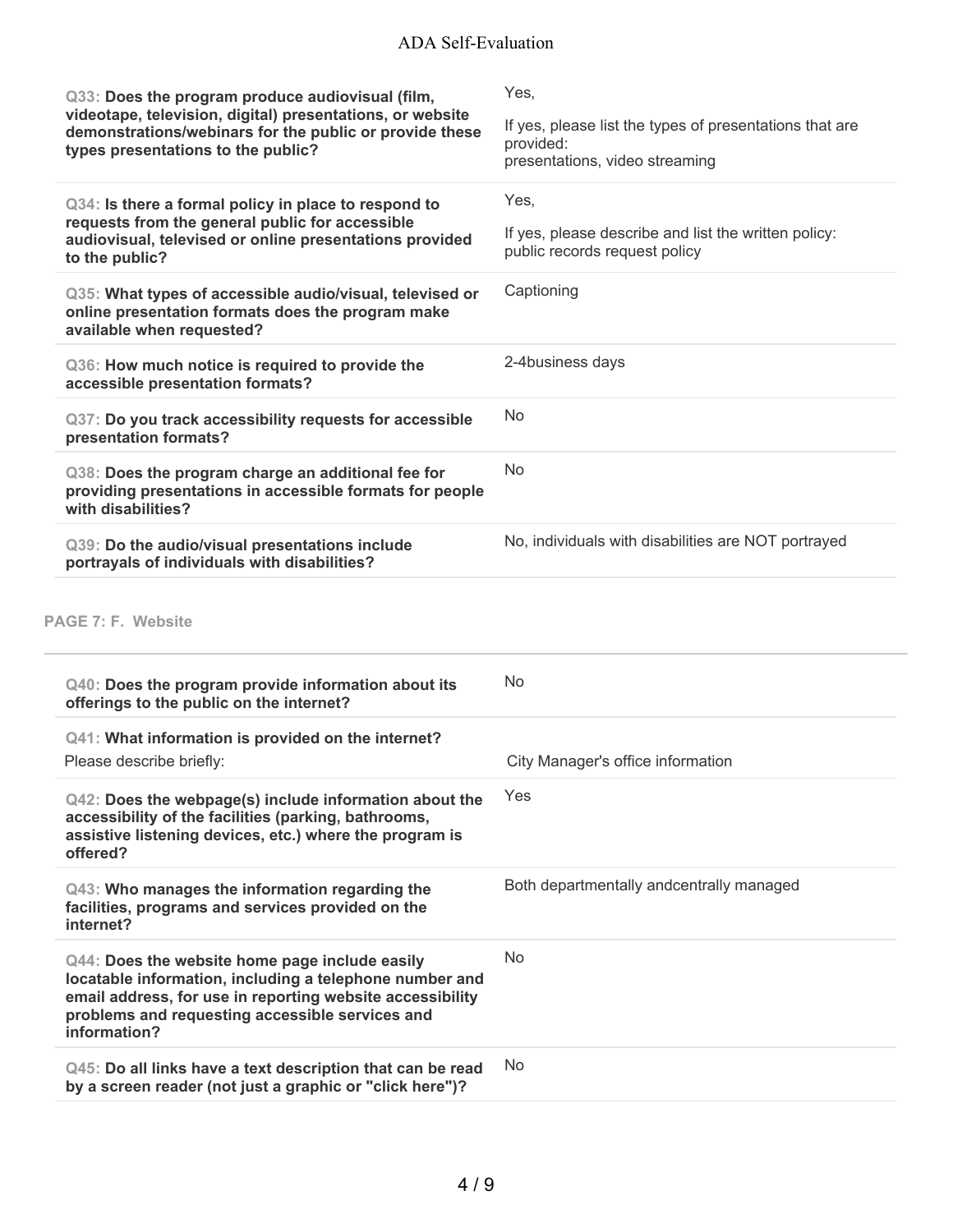| Q46: Do all the photographs, maps, graphics and other<br>images on the webpages currently have HTML tags<br>(such as an "alt" tag or a long description tag) with text<br>equivalents of the material being visually conveyed?                                                                                                                | Don't Know |
|-----------------------------------------------------------------------------------------------------------------------------------------------------------------------------------------------------------------------------------------------------------------------------------------------------------------------------------------------|------------|
| Q47: Are all the documents posted on the webpages<br>available in HTML or other text-based format (for<br>example rich text format (RTF) or word processing<br>format), even if they are also provided in another format,<br>such as Portable Document Format (PDF)?                                                                          | Don't Know |
| Q48: If a webpage has data charts or tables, is HTML<br>used to associate all data cells with column and row<br>identifiers?                                                                                                                                                                                                                  | Don't Know |
| Q49: Do all video files available on the webpages have<br>audio descriptions of what is being displayed to provide<br>access to visually conveyed information for people who<br>are blind or have low vision?                                                                                                                                 | Yes        |
| Q50: Do all video files on the webpages have written<br>captions of spoken communication to provide access to<br>people who are deaf or hard of hearing?                                                                                                                                                                                      | No         |
| Q51: Does the top of each page with navigation links<br>have a "skip navigation" link?[This feature directs<br>screen readers to bypass the row of navigation links and<br>start at the webpage content, thus enabling people who<br>use screen readers to avoid having to listen to all the<br>links each time they add more to a new page.] | Don't Know |
| Q52: Is the webpage content regularly (at least annually)<br>tested for accessibility to ensure it is usable by people<br>with disabilities, including those who use speaking<br>browsers?                                                                                                                                                    | Don't Know |
| Q53: Is there a formal policy established to<br>ensurewebpages will be accessible?                                                                                                                                                                                                                                                            | Don't Know |
| Q54: Is the policy posted on the webpage, where it can<br>be easily located?                                                                                                                                                                                                                                                                  | Don't Know |
| Q55: Is there a standard operating procedure in place to<br>ensure that new and modified webpages and content are<br>accessible?                                                                                                                                                                                                              | No         |
| Q56: Does the in-house communications staff and<br>department contacts responsible for webpage content<br>development receive training on the guidelines for<br>website accessibility?                                                                                                                                                        | Yes        |
|                                                                                                                                                                                                                                                                                                                                               |            |

**PAGE 8: G. Public Telephones and Communication Devices**

**Q57: Does the program's main public access number have an automated phone menu service (i.e. press 1 for ..., press 2 for...)?** Yes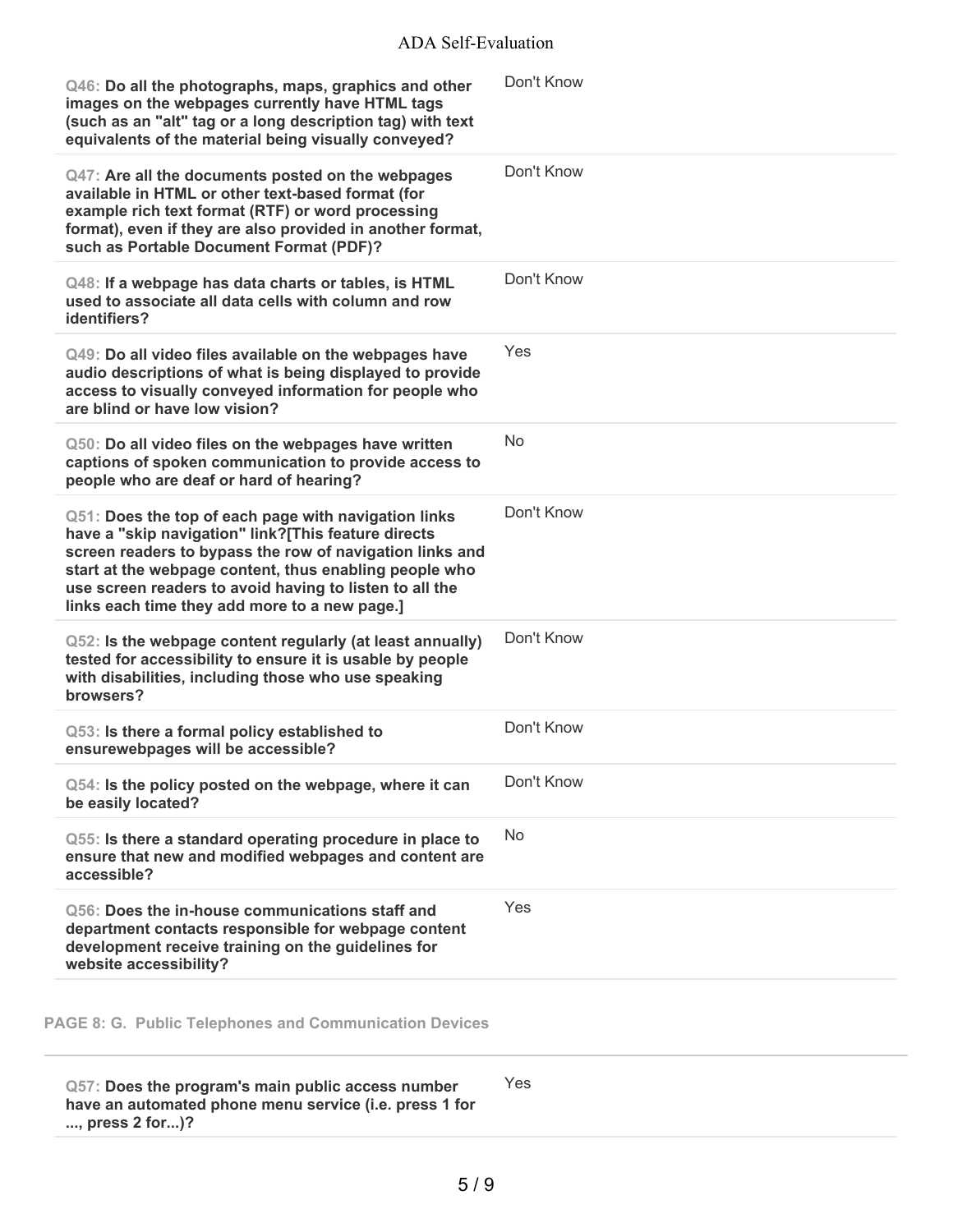| Q58: If yes, does the system offer a simple, 1-step way<br>for a caller to bypass the menu and speak directly with a<br>staff person during regular business hours?                                                                             | Yes                                                                                                                                                               |
|-------------------------------------------------------------------------------------------------------------------------------------------------------------------------------------------------------------------------------------------------|-------------------------------------------------------------------------------------------------------------------------------------------------------------------|
| Q59: What tools does the program use to communicate<br>by phone with people with speech or hearing<br>difficulties?                                                                                                                             | None                                                                                                                                                              |
| Q60: Does the program publish the City's TTY (text<br>telephone) relay service in all materials where a phone<br>number is listed?                                                                                                              | Don't Know                                                                                                                                                        |
| Q61: If a third-party "Relay" system is used, does<br>program staff receive training on how to place a Relay<br>call to a customer, as well as receive one?                                                                                     | Don't Know                                                                                                                                                        |
| <b>PAGE 9: H. Accessible/Adaptive Equipment</b>                                                                                                                                                                                                 |                                                                                                                                                                   |
| Q62: Does the program allow members of the public to<br>use electronic equipment such as copy machines or<br>computer terminals?                                                                                                                | No                                                                                                                                                                |
| Q63: Does the program ensure that the electronic<br>equipment is accessible to and usable by individuals<br>with disabilities (For example, is a public computer<br>terminal provided on a lowered counter or in an<br>accessible workstation)? | <b>No</b>                                                                                                                                                         |
| Q64: Are auxiliary aids (such as a moveable light<br>source, adjustable worktable levels, paper and pen, etc.)<br>provided to assist persons with disabilities?                                                                                 | Yes,<br>If yes, please describe:<br>Refer to Office of Equal Opportunity                                                                                          |
| <b>PAGE 10: I. Public Meetings</b>                                                                                                                                                                                                              |                                                                                                                                                                   |
| Q65: Does the program hold public meetings, hearings<br>or conferences?                                                                                                                                                                         | Yes                                                                                                                                                               |
| Q66: Does the program require that public meetings,<br>hearing, and conferences be held in accessible<br>locations?                                                                                                                             | <b>Yes</b>                                                                                                                                                        |
| Q67: Do all printed or electronic materials about                                                                                                                                                                                               | Yes,                                                                                                                                                              |
| program-sponsored/hosted public events, public<br>meetings, public hearings, or public appearances by and<br>with City officials include instructions about how to<br>request accommodations?                                                   | If yes, please describe the instructions provided and<br>how much advance notice is required to provide<br>accommodations:<br>Contact Office of Equal Opportunity |
| Q68: If yes, what types of accommodations can the<br>program provide to the public when requested?                                                                                                                                              | Other (please list) Not sure                                                                                                                                      |
| Q69: How many Assistive listening devices are made<br>available for public meetings?                                                                                                                                                            | Don't Know                                                                                                                                                        |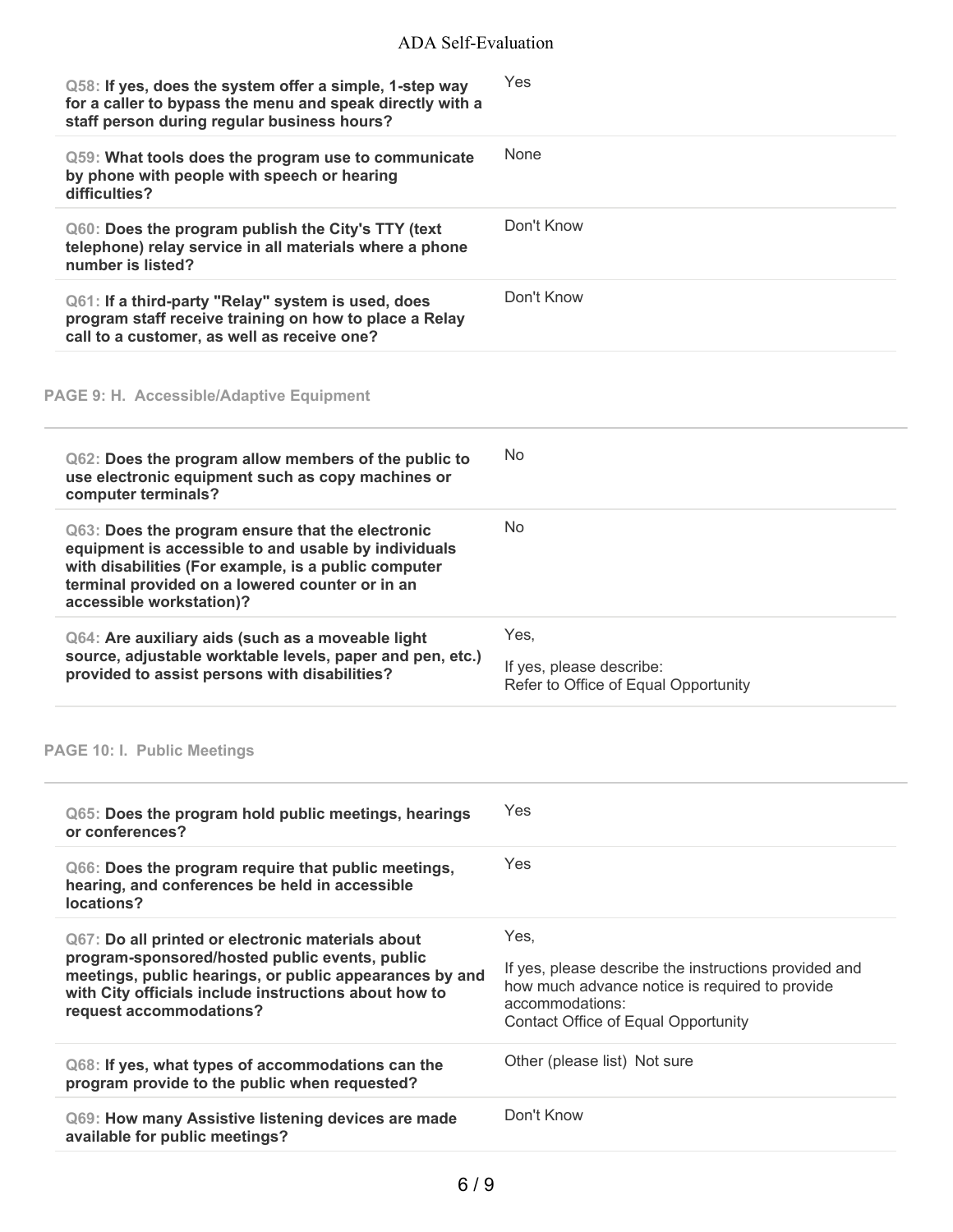| Q70: Does the program charge an additional fee for     | No. |
|--------------------------------------------------------|-----|
| providing accommodations for people with disabilities? |     |

**PAGE 11: J. Transportation Services**

| Q71: Does the program provide transportation to<br>volunteers, visitor, or program participants?                                                                                                | Yes,<br>If yes, please describe RTS                                      |
|-------------------------------------------------------------------------------------------------------------------------------------------------------------------------------------------------|--------------------------------------------------------------------------|
| Q72: Does the program have procedures to make<br>transportation accessible to persons who have visual,<br>hearing, mobility and learning disabilities?                                          | Don't Know                                                               |
| PAGE 12: K. Tours and Trips                                                                                                                                                                     |                                                                          |
| Q73: Does the program provide facility tours or organize<br>trips for members of the pubic?                                                                                                     | Yes,<br>If yes, please list the tours and trips offered:<br>As requested |
| Q74: Does the program have procedures to make the<br>tours and trips accessible to individuals who have<br>visual, hearing, mobility and learning disabilities?                                 | Don't Know                                                               |
| <b>PAGE 13: L. Use of Consultants and Contractors</b>                                                                                                                                           |                                                                          |
| Q75: Are consultants or contractors who bid on capital<br>projects or other contractual work for the program<br>required to signstatements attesting to their intent to<br>comply with the ADA? | N/A                                                                      |
| Q76: Does program staff monitorconsultants or<br>contractors obligations to facilitate participation of<br>individuals with disabilities?                                                       | Don't Know                                                               |
| Q77: When selecting contractors or vendors, does the<br>program use criteria that does not discriminate based on<br>ability?                                                                    | Yes                                                                      |
| <b>PAGE 14: M. Emergency Evaluation Procedures</b>                                                                                                                                              |                                                                          |
| Q78: Does program staff have a plan or procedures in<br>place that describe how to evacuate people with<br>disabilities from the program facility during an<br>emergency?                       | Don't Know                                                               |
| Q79: If yes, isstaff at each program facility trained to<br>carry out the instructions of the plan or procedures?                                                                               | N/A                                                                      |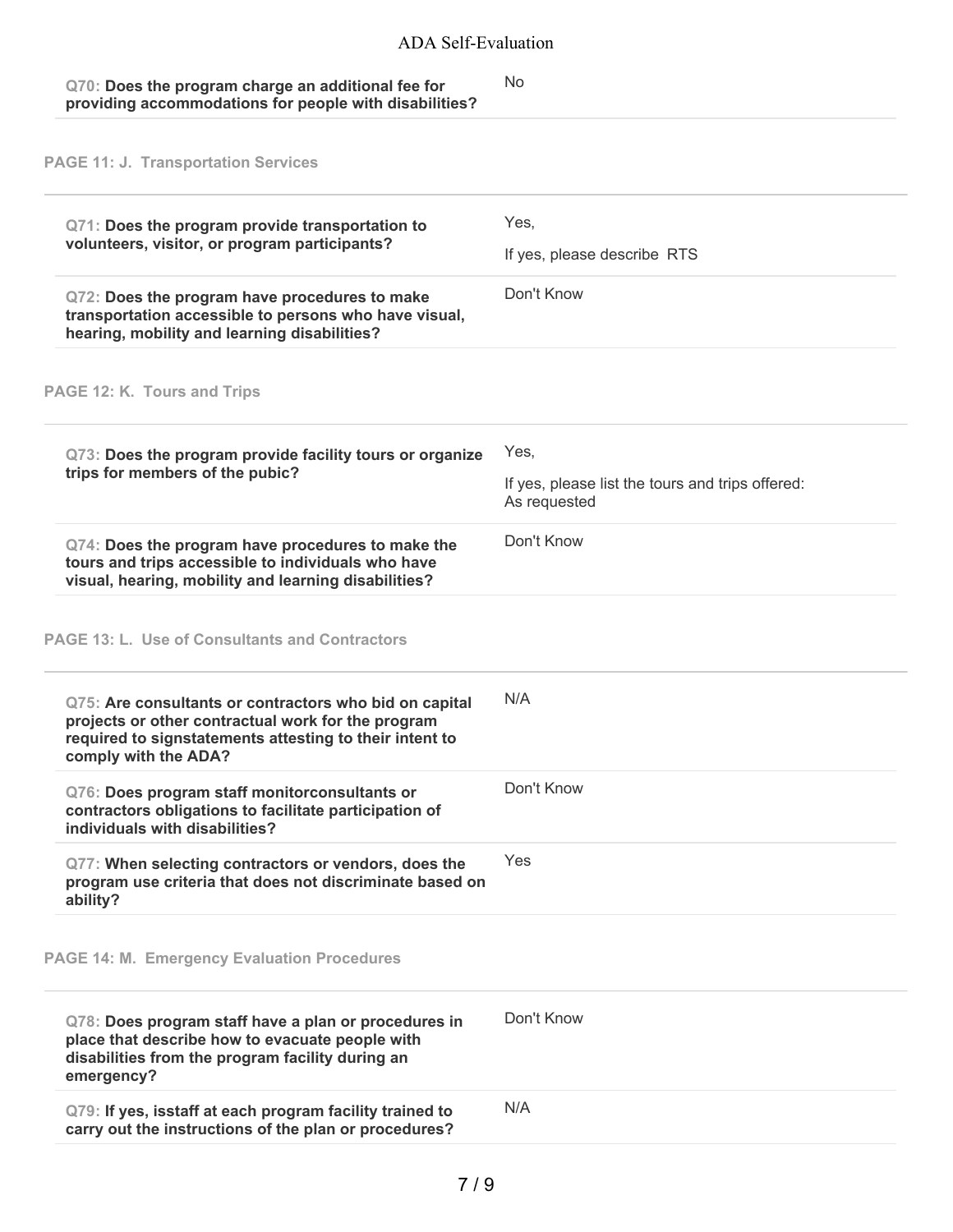# ADA Self-Evaluation

| Q80: Is the evacuation plan or instructions posted in a   | <b>Yes</b> |
|-----------------------------------------------------------|------------|
| visible and accessible area of each floor in all programs |            |
| and public facilities?                                    |            |

**PAGE 15: N. Special Events and Private Events on City Property**

| Q81: Does program staff notify both private entities and<br>staff of their obligations to facilitate participation of<br>individuals with disabilities in those special events or<br>private events held on public property?           | Don't KNow                                                                                                                                                                                                                                                                                                                                    |
|----------------------------------------------------------------------------------------------------------------------------------------------------------------------------------------------------------------------------------------|-----------------------------------------------------------------------------------------------------------------------------------------------------------------------------------------------------------------------------------------------------------------------------------------------------------------------------------------------|
| PAGE 16: O. Training and Staffing                                                                                                                                                                                                      |                                                                                                                                                                                                                                                                                                                                               |
| Q82: Does the program provide full and equal access to<br>ALL its participants, regardless of ability?                                                                                                                                 | Yes                                                                                                                                                                                                                                                                                                                                           |
| Q83: How is program staff that have contact with the public informed of the department's obligations and<br>policies that enables persons with disabilities to participate in the program?<br>Don't know                               |                                                                                                                                                                                                                                                                                                                                               |
| Q84: Does the program staff who maintain contact with<br>the public receive training on interacting with people<br>with disabilities?                                                                                                  | No, staff did not receive training                                                                                                                                                                                                                                                                                                            |
| Q85: Is there program staff who would be able to<br>provide better customer service if they had training in<br>American Sign Language (ASL) or other means of<br>communicating with people who have hearing or speech<br>difficulties? | Yes,<br>If yes, please list staff/positions that would benefit<br>from additional training:<br><b>Support Staff</b>                                                                                                                                                                                                                           |
| Q86: Would other training or technical assistance<br>services be helpful to program staff such as (check all<br>that apply):                                                                                                           | Developing policies and procedures,<br>How to work with people with disabilities,<br>Legal requirements,<br>How to respond to requests for accommodation (i.e.<br>American Sign Language interpreters, assisted<br>listening devices, etc.)<br>$\,$<br>How to provide materials in alternate formats (i.e.<br>Braille, audio recordings, etc. |
| Q87: Is there program staff that provide emergency<br>services to the public?                                                                                                                                                          | No                                                                                                                                                                                                                                                                                                                                            |
| Q88: If yes, have they had training in American Sign<br>Language or other means of communicating in<br>emergency situations with people who have hearing or<br>speech difficulties?                                                    | N/A                                                                                                                                                                                                                                                                                                                                           |